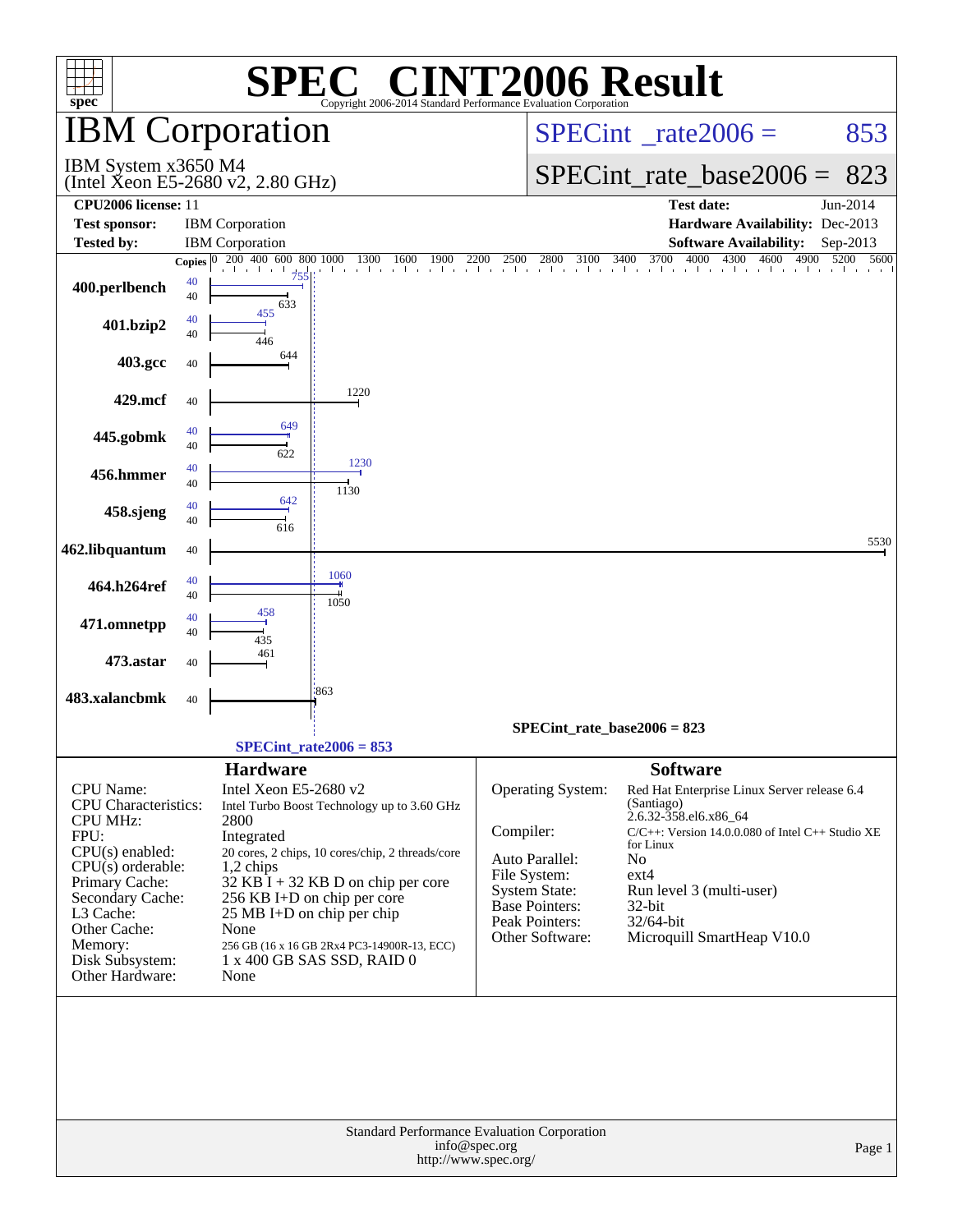

# IBM Corporation

# SPECint rate $2006 = 853$

#### IBM System x3650 M4

(Intel Xeon E5-2680 v2, 2.80 GHz)

[SPECint\\_rate\\_base2006 =](http://www.spec.org/auto/cpu2006/Docs/result-fields.html#SPECintratebase2006) 823

**[CPU2006 license:](http://www.spec.org/auto/cpu2006/Docs/result-fields.html#CPU2006license)** 11 **[Test date:](http://www.spec.org/auto/cpu2006/Docs/result-fields.html#Testdate)** Jun-2014 **[Test sponsor:](http://www.spec.org/auto/cpu2006/Docs/result-fields.html#Testsponsor)** IBM Corporation **[Hardware Availability:](http://www.spec.org/auto/cpu2006/Docs/result-fields.html#HardwareAvailability)** Dec-2013 **[Tested by:](http://www.spec.org/auto/cpu2006/Docs/result-fields.html#Testedby)** IBM Corporation **[Software Availability:](http://www.spec.org/auto/cpu2006/Docs/result-fields.html#SoftwareAvailability)** Sep-2013

### **[Results Table](http://www.spec.org/auto/cpu2006/Docs/result-fields.html#ResultsTable)**

|                    | <b>Base</b>   |                |       |                                                                                                          |       |                |            | <b>Peak</b>   |                |              |                |              |                |              |
|--------------------|---------------|----------------|-------|----------------------------------------------------------------------------------------------------------|-------|----------------|------------|---------------|----------------|--------------|----------------|--------------|----------------|--------------|
| <b>Benchmark</b>   | <b>Copies</b> | <b>Seconds</b> | Ratio | <b>Seconds</b>                                                                                           | Ratio | <b>Seconds</b> | Ratio      | <b>Copies</b> | <b>Seconds</b> | <b>Ratio</b> | <b>Seconds</b> | <b>Ratio</b> | <b>Seconds</b> | <b>Ratio</b> |
| 400.perlbench      | 40            | 617            | 633   | 621                                                                                                      | 629   | 617            | 633        | 40            | 518            | 754          | 515            | 759          | 517            | 755          |
| 401.bzip2          | 40            | 866            | 446   | 865                                                                                                      | 446   | 864            | 447        | 40            | 848            | 455          | 847            | 455          | 849            | 455          |
| $403.\mathrm{gcc}$ | 40            | 499            | 646   | 500                                                                                                      | 644   | 500            | 643I       | 40            | 499            | 646          | 500            | 644          | 500            | 643          |
| $429$ .mcf         | 40            | 301            | 1210  | 300                                                                                                      | 1220  | 300            | 1220       | 40            | 301            | 1210         | 300            | 1220         | 300            | 1220         |
| $445$ .gobmk       | 40            | 675            | 622   | 676                                                                                                      | 621   | 671            | 626        | 40            | 660            | 636          | 646            | 649          | 647            | 649          |
| 456.hmmer          | 40            | 330            | 1130  | 330                                                                                                      | 1130  | 330            | 1130       | 40            | 304            | 1230         | 303            | 1230         | 303            | 1230         |
| $458$ .sjeng       | 40            | 785            | 617   | 786                                                                                                      | 616   | 786            | <b>616</b> | 40            | 752            | 644          | 754            | 642          | 754            | 642          |
| 462.libquantum     | 40            | 150            | 5540  | 150                                                                                                      | 5530  | 150            | 5530       | 40            | 150            | 5540         | 150            | 5530         | 150            | 5530         |
| 464.h264ref        | 40            | 823            | 1070  | 841                                                                                                      | 1050  | 840            | 1050       | 40            | 834            | 1060         | 821            | 1080         | 832            | 1060         |
| 471.omnetpp        | 40            | 575            | 435   | 573                                                                                                      | 436   | 577            | 434        | 40            | 546            | 458          | 552            | 453          | 545            | 458          |
| $473$ . astar      | 40            | 610            | 461   | 609                                                                                                      | 461   | 608            | 462l       | 40            | 610            | 461          | 609            | 461          | 608            | 462          |
| 483.xalancbmk      | 40            | 320            | 863   | 321                                                                                                      | 861   | 320            | 863        | 40            | 320            | 863          | 321            | 861          | 320            | 863          |
|                    |               |                |       | Results appear in the order in which they were run. Bold underlined text indicates a median measurement. |       |                |            |               |                |              |                |              |                |              |

#### **[Submit Notes](http://www.spec.org/auto/cpu2006/Docs/result-fields.html#SubmitNotes)**

 The numactl mechanism was used to bind copies to processors. The config file option 'submit' was used to generate numactl commands to bind each copy to a specific processor. For details, please see the config file.

### **[Operating System Notes](http://www.spec.org/auto/cpu2006/Docs/result-fields.html#OperatingSystemNotes)**

 Stack size set to unlimited using "ulimit -s unlimited" Zone reclaim mode enabled with: echo 1 > /proc/sys/vm/zone\_reclaim\_mode Intel Idle Driver disabled with the following Linux kernel parameter in /etc/grub.conf: intel\_idle.max\_cstate=0

### **[Platform Notes](http://www.spec.org/auto/cpu2006/Docs/result-fields.html#PlatformNotes)**

 BIOS setting: Operating Mode set to Maximum Performance Sysinfo program /home/SPECcpu-20140116-ic14.0/config/sysinfo.rev6818 \$Rev: 6818 \$ \$Date:: 2012-07-17 #\$ e86d102572650a6e4d596a3cee98f191 running on x3650M4 Sat Jun 14 17:58:18 2014

 This section contains SUT (System Under Test) info as seen by some common utilities. To remove or add to this section, see: <http://www.spec.org/cpu2006/Docs/config.html#sysinfo>

 From /proc/cpuinfo model name : Intel(R) Xeon(R) CPU E5-2680 v2 @ 2.80GHz 2 "physical id"s (chips) Continued on next page

> Standard Performance Evaluation Corporation [info@spec.org](mailto:info@spec.org) <http://www.spec.org/>

Page 2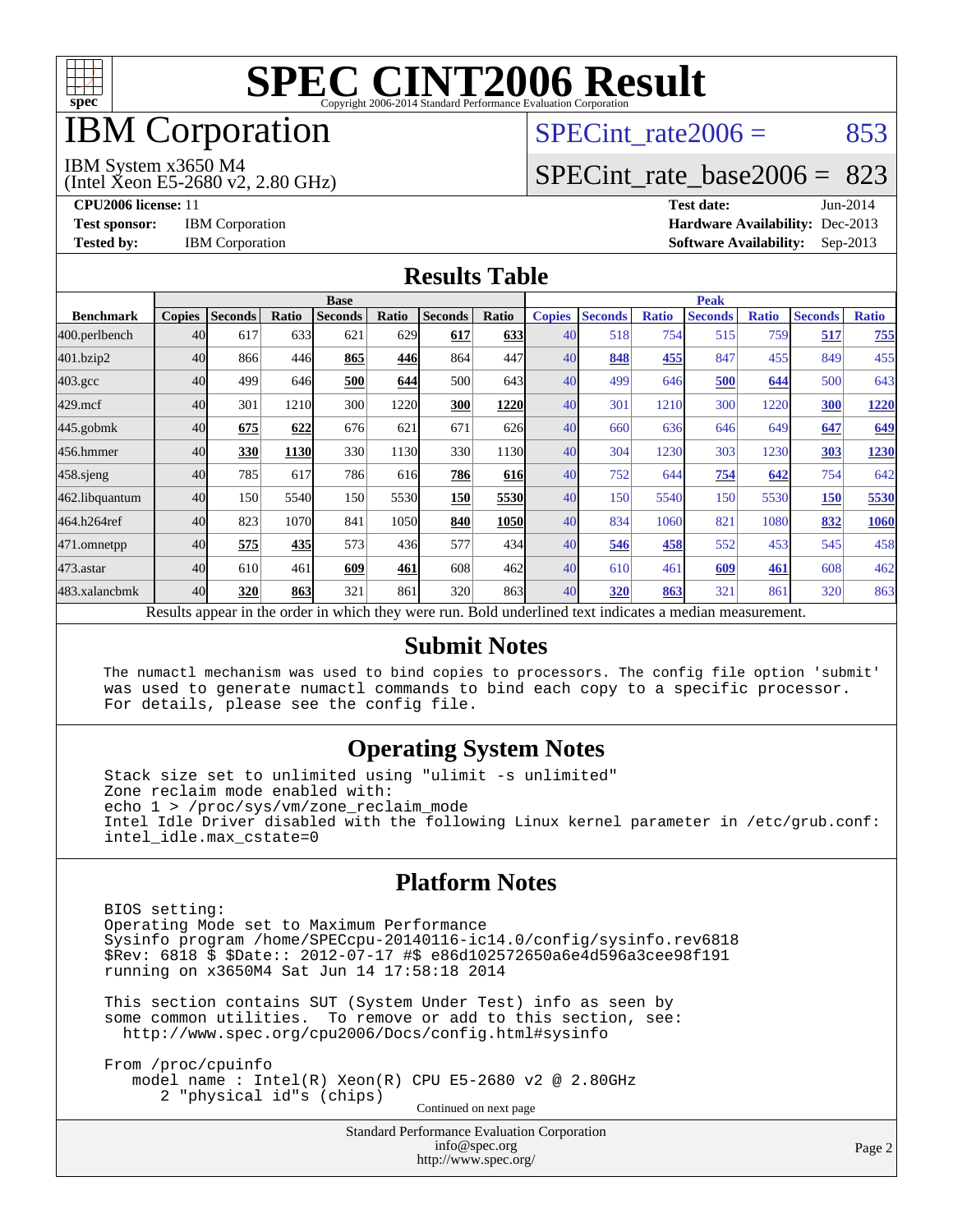

IBM Corporation

SPECint rate $2006 = 853$ 

(Intel Xeon E5-2680 v2, 2.80 GHz) IBM System x3650 M4

[SPECint\\_rate\\_base2006 =](http://www.spec.org/auto/cpu2006/Docs/result-fields.html#SPECintratebase2006) 823

**[Tested by:](http://www.spec.org/auto/cpu2006/Docs/result-fields.html#Testedby)** IBM Corporation **[Software Availability:](http://www.spec.org/auto/cpu2006/Docs/result-fields.html#SoftwareAvailability)** Sep-2013

**[CPU2006 license:](http://www.spec.org/auto/cpu2006/Docs/result-fields.html#CPU2006license)** 11 **[Test date:](http://www.spec.org/auto/cpu2006/Docs/result-fields.html#Testdate)** Jun-2014 **[Test sponsor:](http://www.spec.org/auto/cpu2006/Docs/result-fields.html#Testsponsor)** IBM Corporation **[Hardware Availability:](http://www.spec.org/auto/cpu2006/Docs/result-fields.html#HardwareAvailability)** Dec-2013

#### **[Platform Notes \(Continued\)](http://www.spec.org/auto/cpu2006/Docs/result-fields.html#PlatformNotes)**

 40 "processors" cores, siblings (Caution: counting these is hw and system dependent. The following excerpts from /proc/cpuinfo might not be reliable. Use with caution.) cpu cores : 10 siblings : 20 physical 0: cores 0 1 2 3 4 8 9 10 11 12 physical 1: cores 0 1 2 3 4 8 9 10 11 12 cache size : 25600 KB From /proc/meminfo MemTotal: 264339612 kB HugePages\_Total: 0<br>Hugepagesize: 2048 kB Hugepagesize: /usr/bin/lsb\_release -d Red Hat Enterprise Linux Server release 6.4 (Santiago) From /etc/\*release\* /etc/\*version\* redhat-release: Red Hat Enterprise Linux Server release 6.4 (Santiago) system-release: Red Hat Enterprise Linux Server release 6.4 (Santiago) system-release-cpe: cpe:/o:redhat:enterprise\_linux:6server:ga:server uname -a: Linux x3650M4 2.6.32-358.18.1.el6.x86\_64 #1 SMP Fri Aug 2 17:04:38 EDT 2013 x86\_64 x86\_64 x86\_64 GNU/Linux run-level 3 Jun 11 17:54 SPEC is set to: /home/SPECcpu-20140116-ic14.0 Filesystem Type Size Used Avail Use% Mounted on /dev/mapper/vg\_x3650m4-lv\_home ext4 313G 114G 183G 39% /home Additional information from dmidecode: BIOS IBM -[VVE135VUS-1.60]- 12/05/2013 Memory: 8x Not Specified Not Specified 16x Samsung M393B2G70QH0-CMA 16 GB 1867 MHz 2 rank (End of data from sysinfo program) **[General Notes](http://www.spec.org/auto/cpu2006/Docs/result-fields.html#GeneralNotes)** Environment variables set by runspec before the start of the run: LD\_LIBRARY\_PATH = "/home/SPECcpu-20140116-ic14.0/libs/32:/home/SPECcpu-20140116-ic14.0/libs/64:/home/SPECcpu-20140116-ic14.0/sh"

 Binaries compiled on a system with 1x Core i7-860 CPU + 8GB memory using RedHat EL 6.4 Transparent Huge Pages enabled with: echo always > /sys/kernel/mm/redhat\_transparent\_hugepage/enabled Continued on next page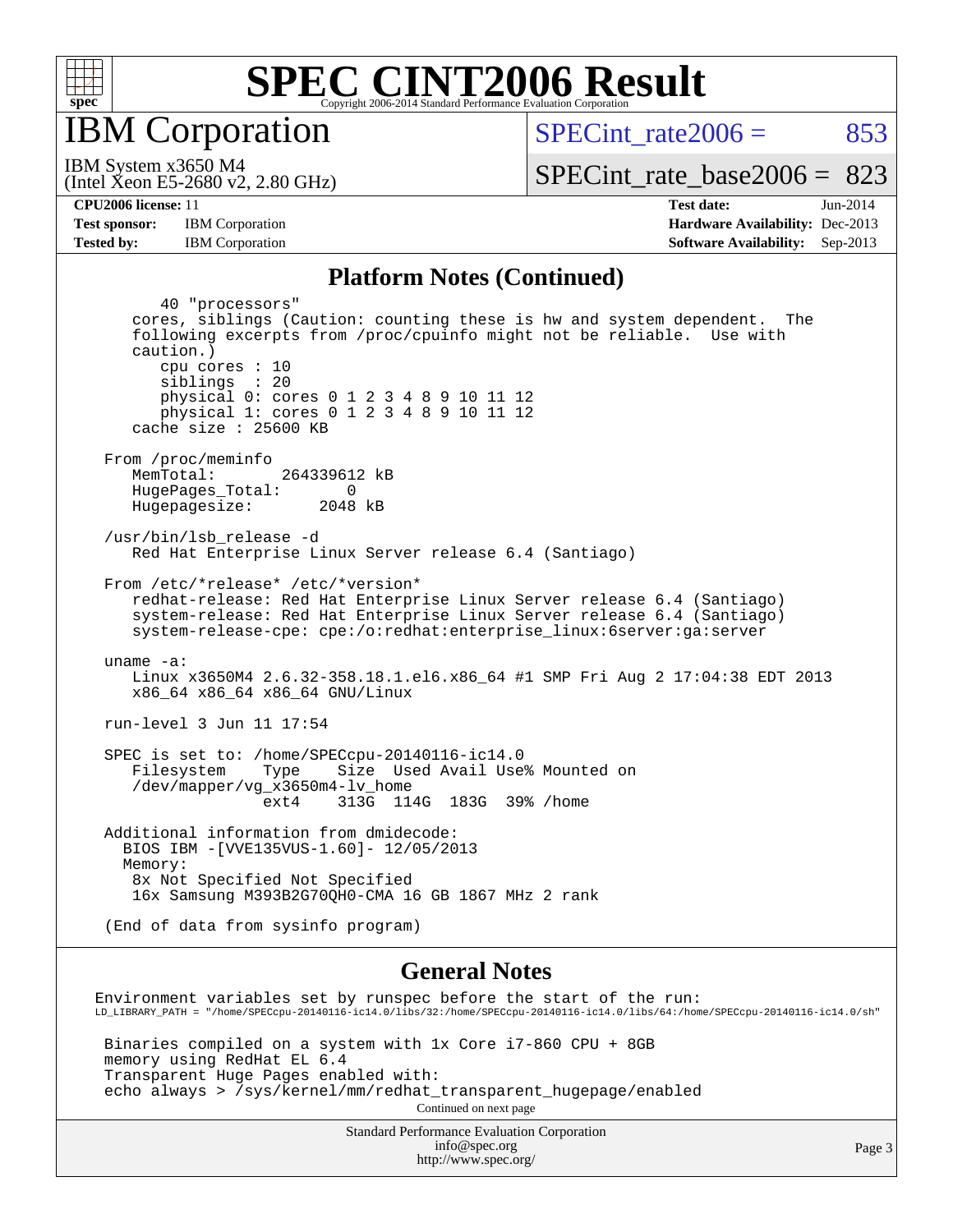

IBM Corporation

SPECint rate $2006 = 853$ 

(Intel Xeon E5-2680 v2, 2.80 GHz) IBM System x3650 M4

[SPECint\\_rate\\_base2006 =](http://www.spec.org/auto/cpu2006/Docs/result-fields.html#SPECintratebase2006) 823

**[Test sponsor:](http://www.spec.org/auto/cpu2006/Docs/result-fields.html#Testsponsor)** IBM Corporation **[Hardware Availability:](http://www.spec.org/auto/cpu2006/Docs/result-fields.html#HardwareAvailability)** Dec-2013

**[CPU2006 license:](http://www.spec.org/auto/cpu2006/Docs/result-fields.html#CPU2006license)** 11 **[Test date:](http://www.spec.org/auto/cpu2006/Docs/result-fields.html#Testdate)** Jun-2014 **[Tested by:](http://www.spec.org/auto/cpu2006/Docs/result-fields.html#Testedby)** IBM Corporation **[Software Availability:](http://www.spec.org/auto/cpu2006/Docs/result-fields.html#SoftwareAvailability)** Sep-2013

#### **[General Notes \(Continued\)](http://www.spec.org/auto/cpu2006/Docs/result-fields.html#GeneralNotes)**

 Filesystem page cache cleared with: echo 1> /proc/sys/vm/drop\_caches runspec command invoked through numactl i.e.: numactl --interleave=all runspec <etc>

## **[Base Compiler Invocation](http://www.spec.org/auto/cpu2006/Docs/result-fields.html#BaseCompilerInvocation)**

[C benchmarks](http://www.spec.org/auto/cpu2006/Docs/result-fields.html#Cbenchmarks): [icc -m32](http://www.spec.org/cpu2006/results/res2014q3/cpu2006-20140617-29957.flags.html#user_CCbase_intel_icc_5ff4a39e364c98233615fdd38438c6f2)

[C++ benchmarks:](http://www.spec.org/auto/cpu2006/Docs/result-fields.html#CXXbenchmarks) [icpc -m32](http://www.spec.org/cpu2006/results/res2014q3/cpu2006-20140617-29957.flags.html#user_CXXbase_intel_icpc_4e5a5ef1a53fd332b3c49e69c3330699)

### **[Base Portability Flags](http://www.spec.org/auto/cpu2006/Docs/result-fields.html#BasePortabilityFlags)**

 400.perlbench: [-DSPEC\\_CPU\\_LINUX\\_IA32](http://www.spec.org/cpu2006/results/res2014q3/cpu2006-20140617-29957.flags.html#b400.perlbench_baseCPORTABILITY_DSPEC_CPU_LINUX_IA32) 462.libquantum: [-DSPEC\\_CPU\\_LINUX](http://www.spec.org/cpu2006/results/res2014q3/cpu2006-20140617-29957.flags.html#b462.libquantum_baseCPORTABILITY_DSPEC_CPU_LINUX) 483.xalancbmk: [-DSPEC\\_CPU\\_LINUX](http://www.spec.org/cpu2006/results/res2014q3/cpu2006-20140617-29957.flags.html#b483.xalancbmk_baseCXXPORTABILITY_DSPEC_CPU_LINUX)

## **[Base Optimization Flags](http://www.spec.org/auto/cpu2006/Docs/result-fields.html#BaseOptimizationFlags)**

[C benchmarks](http://www.spec.org/auto/cpu2006/Docs/result-fields.html#Cbenchmarks):

[-xSSE4.2](http://www.spec.org/cpu2006/results/res2014q3/cpu2006-20140617-29957.flags.html#user_CCbase_f-xSSE42_f91528193cf0b216347adb8b939d4107) [-ipo](http://www.spec.org/cpu2006/results/res2014q3/cpu2006-20140617-29957.flags.html#user_CCbase_f-ipo) [-O3](http://www.spec.org/cpu2006/results/res2014q3/cpu2006-20140617-29957.flags.html#user_CCbase_f-O3) [-no-prec-div](http://www.spec.org/cpu2006/results/res2014q3/cpu2006-20140617-29957.flags.html#user_CCbase_f-no-prec-div) [-opt-prefetch](http://www.spec.org/cpu2006/results/res2014q3/cpu2006-20140617-29957.flags.html#user_CCbase_f-opt-prefetch) [-opt-mem-layout-trans=3](http://www.spec.org/cpu2006/results/res2014q3/cpu2006-20140617-29957.flags.html#user_CCbase_f-opt-mem-layout-trans_a7b82ad4bd7abf52556d4961a2ae94d5)

[C++ benchmarks:](http://www.spec.org/auto/cpu2006/Docs/result-fields.html#CXXbenchmarks)

[-xSSE4.2](http://www.spec.org/cpu2006/results/res2014q3/cpu2006-20140617-29957.flags.html#user_CXXbase_f-xSSE42_f91528193cf0b216347adb8b939d4107) [-ipo](http://www.spec.org/cpu2006/results/res2014q3/cpu2006-20140617-29957.flags.html#user_CXXbase_f-ipo) [-O3](http://www.spec.org/cpu2006/results/res2014q3/cpu2006-20140617-29957.flags.html#user_CXXbase_f-O3) [-no-prec-div](http://www.spec.org/cpu2006/results/res2014q3/cpu2006-20140617-29957.flags.html#user_CXXbase_f-no-prec-div) [-opt-prefetch](http://www.spec.org/cpu2006/results/res2014q3/cpu2006-20140617-29957.flags.html#user_CXXbase_f-opt-prefetch) [-opt-mem-layout-trans=3](http://www.spec.org/cpu2006/results/res2014q3/cpu2006-20140617-29957.flags.html#user_CXXbase_f-opt-mem-layout-trans_a7b82ad4bd7abf52556d4961a2ae94d5) [-Wl,-z,muldefs](http://www.spec.org/cpu2006/results/res2014q3/cpu2006-20140617-29957.flags.html#user_CXXbase_link_force_multiple1_74079c344b956b9658436fd1b6dd3a8a) [-L/sh -lsmartheap](http://www.spec.org/cpu2006/results/res2014q3/cpu2006-20140617-29957.flags.html#user_CXXbase_SmartHeap_32f6c82aa1ed9c52345d30cf6e4a0499)

## **[Base Other Flags](http://www.spec.org/auto/cpu2006/Docs/result-fields.html#BaseOtherFlags)**

[C benchmarks](http://www.spec.org/auto/cpu2006/Docs/result-fields.html#Cbenchmarks):

403.gcc: [-Dalloca=\\_alloca](http://www.spec.org/cpu2006/results/res2014q3/cpu2006-20140617-29957.flags.html#b403.gcc_baseEXTRA_CFLAGS_Dalloca_be3056838c12de2578596ca5467af7f3)

## **[Peak Compiler Invocation](http://www.spec.org/auto/cpu2006/Docs/result-fields.html#PeakCompilerInvocation)**

[C benchmarks \(except as noted below\)](http://www.spec.org/auto/cpu2006/Docs/result-fields.html#Cbenchmarksexceptasnotedbelow): [icc -m32](http://www.spec.org/cpu2006/results/res2014q3/cpu2006-20140617-29957.flags.html#user_CCpeak_intel_icc_5ff4a39e364c98233615fdd38438c6f2)

400.perlbench: [icc -m64](http://www.spec.org/cpu2006/results/res2014q3/cpu2006-20140617-29957.flags.html#user_peakCCLD400_perlbench_intel_icc_64bit_bda6cc9af1fdbb0edc3795bac97ada53)

Continued on next page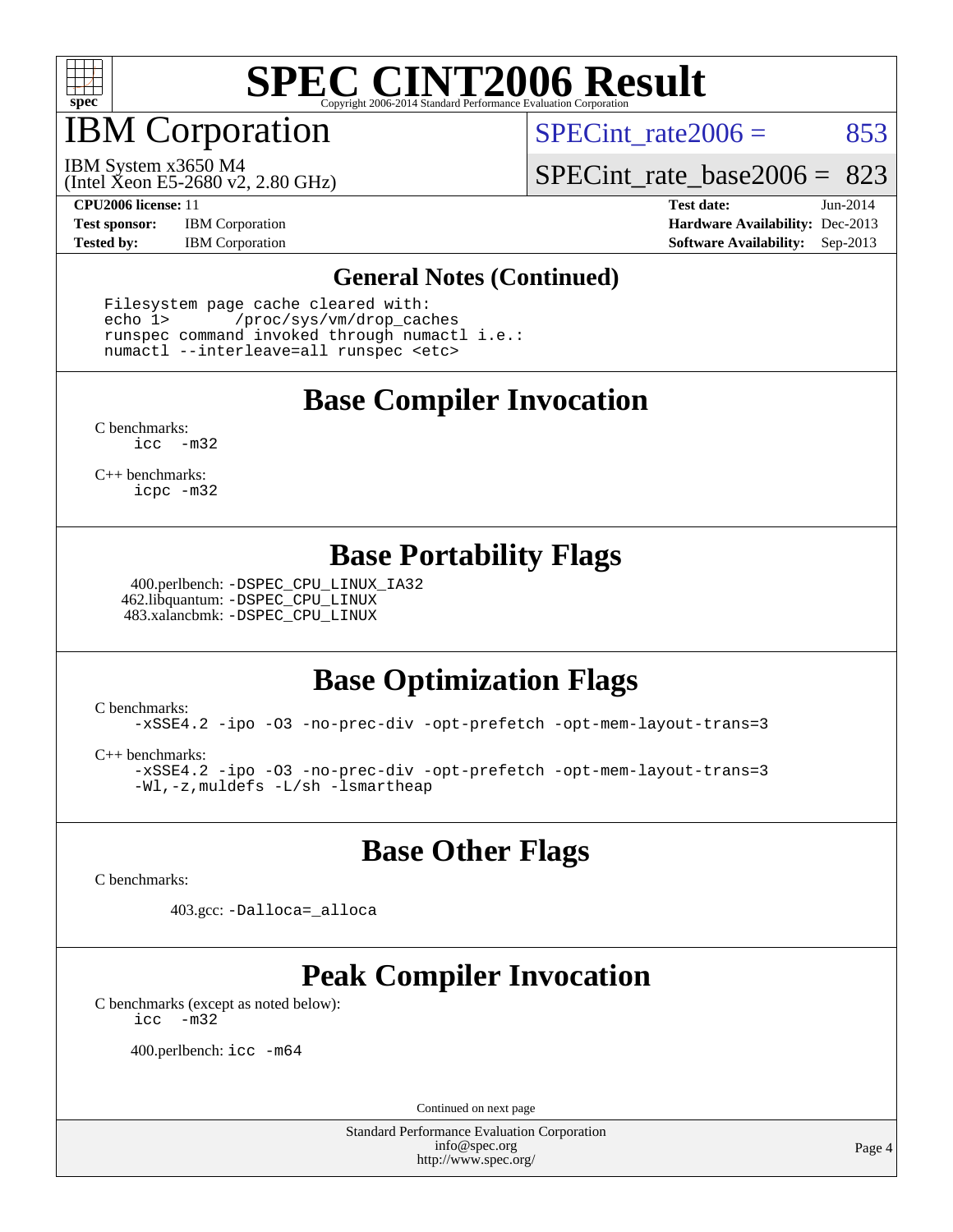

IBM Corporation

SPECint rate $2006 = 853$ 

(Intel Xeon E5-2680 v2, 2.80 GHz) IBM System x3650 M4

SPECint rate base  $2006 = 823$ 

**[CPU2006 license:](http://www.spec.org/auto/cpu2006/Docs/result-fields.html#CPU2006license)** 11 **[Test date:](http://www.spec.org/auto/cpu2006/Docs/result-fields.html#Testdate)** Jun-2014 **[Test sponsor:](http://www.spec.org/auto/cpu2006/Docs/result-fields.html#Testsponsor)** IBM Corporation **[Hardware Availability:](http://www.spec.org/auto/cpu2006/Docs/result-fields.html#HardwareAvailability)** Dec-2013 [Tested by:](http://www.spec.org/auto/cpu2006/Docs/result-fields.html#Testedby) IBM Corporation **[Software Availability:](http://www.spec.org/auto/cpu2006/Docs/result-fields.html#SoftwareAvailability)** Sep-2013

## **[Peak Compiler Invocation \(Continued\)](http://www.spec.org/auto/cpu2006/Docs/result-fields.html#PeakCompilerInvocation)**

401.bzip2: [icc -m64](http://www.spec.org/cpu2006/results/res2014q3/cpu2006-20140617-29957.flags.html#user_peakCCLD401_bzip2_intel_icc_64bit_bda6cc9af1fdbb0edc3795bac97ada53)

456.hmmer: [icc -m64](http://www.spec.org/cpu2006/results/res2014q3/cpu2006-20140617-29957.flags.html#user_peakCCLD456_hmmer_intel_icc_64bit_bda6cc9af1fdbb0edc3795bac97ada53)

 $458 \text{.}$ sjeng: icc  $-\text{m64}$ 

[C++ benchmarks:](http://www.spec.org/auto/cpu2006/Docs/result-fields.html#CXXbenchmarks)

[icpc -m32](http://www.spec.org/cpu2006/results/res2014q3/cpu2006-20140617-29957.flags.html#user_CXXpeak_intel_icpc_4e5a5ef1a53fd332b3c49e69c3330699)

**[Peak Portability Flags](http://www.spec.org/auto/cpu2006/Docs/result-fields.html#PeakPortabilityFlags)**

 400.perlbench: [-DSPEC\\_CPU\\_LP64](http://www.spec.org/cpu2006/results/res2014q3/cpu2006-20140617-29957.flags.html#b400.perlbench_peakCPORTABILITY_DSPEC_CPU_LP64) [-DSPEC\\_CPU\\_LINUX\\_X64](http://www.spec.org/cpu2006/results/res2014q3/cpu2006-20140617-29957.flags.html#b400.perlbench_peakCPORTABILITY_DSPEC_CPU_LINUX_X64) 401.bzip2: [-DSPEC\\_CPU\\_LP64](http://www.spec.org/cpu2006/results/res2014q3/cpu2006-20140617-29957.flags.html#suite_peakCPORTABILITY401_bzip2_DSPEC_CPU_LP64) 456.hmmer: [-DSPEC\\_CPU\\_LP64](http://www.spec.org/cpu2006/results/res2014q3/cpu2006-20140617-29957.flags.html#suite_peakCPORTABILITY456_hmmer_DSPEC_CPU_LP64) 458.sjeng: [-DSPEC\\_CPU\\_LP64](http://www.spec.org/cpu2006/results/res2014q3/cpu2006-20140617-29957.flags.html#suite_peakCPORTABILITY458_sjeng_DSPEC_CPU_LP64) 462.libquantum: [-DSPEC\\_CPU\\_LINUX](http://www.spec.org/cpu2006/results/res2014q3/cpu2006-20140617-29957.flags.html#b462.libquantum_peakCPORTABILITY_DSPEC_CPU_LINUX) 483.xalancbmk: [-DSPEC\\_CPU\\_LINUX](http://www.spec.org/cpu2006/results/res2014q3/cpu2006-20140617-29957.flags.html#b483.xalancbmk_peakCXXPORTABILITY_DSPEC_CPU_LINUX)

## **[Peak Optimization Flags](http://www.spec.org/auto/cpu2006/Docs/result-fields.html#PeakOptimizationFlags)**

[C benchmarks](http://www.spec.org/auto/cpu2006/Docs/result-fields.html#Cbenchmarks):

 400.perlbench: [-xSSE4.2](http://www.spec.org/cpu2006/results/res2014q3/cpu2006-20140617-29957.flags.html#user_peakPASS2_CFLAGSPASS2_LDCFLAGS400_perlbench_f-xSSE42_f91528193cf0b216347adb8b939d4107)(pass 2) [-prof-gen](http://www.spec.org/cpu2006/results/res2014q3/cpu2006-20140617-29957.flags.html#user_peakPASS1_CFLAGSPASS1_LDCFLAGS400_perlbench_prof_gen_e43856698f6ca7b7e442dfd80e94a8fc)(pass 1) [-ipo](http://www.spec.org/cpu2006/results/res2014q3/cpu2006-20140617-29957.flags.html#user_peakPASS2_CFLAGSPASS2_LDCFLAGS400_perlbench_f-ipo)(pass 2) [-O3](http://www.spec.org/cpu2006/results/res2014q3/cpu2006-20140617-29957.flags.html#user_peakPASS2_CFLAGSPASS2_LDCFLAGS400_perlbench_f-O3)(pass 2) [-no-prec-div](http://www.spec.org/cpu2006/results/res2014q3/cpu2006-20140617-29957.flags.html#user_peakPASS2_CFLAGSPASS2_LDCFLAGS400_perlbench_f-no-prec-div)(pass 2) [-prof-use](http://www.spec.org/cpu2006/results/res2014q3/cpu2006-20140617-29957.flags.html#user_peakPASS2_CFLAGSPASS2_LDCFLAGS400_perlbench_prof_use_bccf7792157ff70d64e32fe3e1250b55)(pass 2) [-auto-ilp32](http://www.spec.org/cpu2006/results/res2014q3/cpu2006-20140617-29957.flags.html#user_peakCOPTIMIZE400_perlbench_f-auto-ilp32) 401.bzip2: [-xSSE4.2](http://www.spec.org/cpu2006/results/res2014q3/cpu2006-20140617-29957.flags.html#user_peakPASS2_CFLAGSPASS2_LDCFLAGS401_bzip2_f-xSSE42_f91528193cf0b216347adb8b939d4107)(pass 2) [-prof-gen](http://www.spec.org/cpu2006/results/res2014q3/cpu2006-20140617-29957.flags.html#user_peakPASS1_CFLAGSPASS1_LDCFLAGS401_bzip2_prof_gen_e43856698f6ca7b7e442dfd80e94a8fc)(pass 1) [-ipo](http://www.spec.org/cpu2006/results/res2014q3/cpu2006-20140617-29957.flags.html#user_peakPASS2_CFLAGSPASS2_LDCFLAGS401_bzip2_f-ipo)(pass 2) [-O3](http://www.spec.org/cpu2006/results/res2014q3/cpu2006-20140617-29957.flags.html#user_peakPASS2_CFLAGSPASS2_LDCFLAGS401_bzip2_f-O3)(pass 2) [-no-prec-div](http://www.spec.org/cpu2006/results/res2014q3/cpu2006-20140617-29957.flags.html#user_peakPASS2_CFLAGSPASS2_LDCFLAGS401_bzip2_f-no-prec-div)(pass 2) [-prof-use](http://www.spec.org/cpu2006/results/res2014q3/cpu2006-20140617-29957.flags.html#user_peakPASS2_CFLAGSPASS2_LDCFLAGS401_bzip2_prof_use_bccf7792157ff70d64e32fe3e1250b55)(pass 2) [-opt-prefetch](http://www.spec.org/cpu2006/results/res2014q3/cpu2006-20140617-29957.flags.html#user_peakCOPTIMIZE401_bzip2_f-opt-prefetch) [-auto-ilp32](http://www.spec.org/cpu2006/results/res2014q3/cpu2006-20140617-29957.flags.html#user_peakCOPTIMIZE401_bzip2_f-auto-ilp32) [-ansi-alias](http://www.spec.org/cpu2006/results/res2014q3/cpu2006-20140617-29957.flags.html#user_peakCOPTIMIZE401_bzip2_f-ansi-alias)  $403.\text{gcc: basepeak}$  = yes  $429$ .mcf: basepeak = yes 445.gobmk: [-xSSE4.2](http://www.spec.org/cpu2006/results/res2014q3/cpu2006-20140617-29957.flags.html#user_peakPASS2_CFLAGSPASS2_LDCFLAGS445_gobmk_f-xSSE42_f91528193cf0b216347adb8b939d4107)(pass 2) [-prof-gen](http://www.spec.org/cpu2006/results/res2014q3/cpu2006-20140617-29957.flags.html#user_peakPASS1_CFLAGSPASS1_LDCFLAGS445_gobmk_prof_gen_e43856698f6ca7b7e442dfd80e94a8fc)(pass 1) [-prof-use](http://www.spec.org/cpu2006/results/res2014q3/cpu2006-20140617-29957.flags.html#user_peakPASS2_CFLAGSPASS2_LDCFLAGS445_gobmk_prof_use_bccf7792157ff70d64e32fe3e1250b55)(pass 2) [-ansi-alias](http://www.spec.org/cpu2006/results/res2014q3/cpu2006-20140617-29957.flags.html#user_peakCOPTIMIZE445_gobmk_f-ansi-alias) [-opt-mem-layout-trans=3](http://www.spec.org/cpu2006/results/res2014q3/cpu2006-20140617-29957.flags.html#user_peakCOPTIMIZE445_gobmk_f-opt-mem-layout-trans_a7b82ad4bd7abf52556d4961a2ae94d5) 456.hmmer: [-xSSE4.2](http://www.spec.org/cpu2006/results/res2014q3/cpu2006-20140617-29957.flags.html#user_peakCOPTIMIZE456_hmmer_f-xSSE42_f91528193cf0b216347adb8b939d4107) [-ipo](http://www.spec.org/cpu2006/results/res2014q3/cpu2006-20140617-29957.flags.html#user_peakCOPTIMIZE456_hmmer_f-ipo) [-O3](http://www.spec.org/cpu2006/results/res2014q3/cpu2006-20140617-29957.flags.html#user_peakCOPTIMIZE456_hmmer_f-O3) [-no-prec-div](http://www.spec.org/cpu2006/results/res2014q3/cpu2006-20140617-29957.flags.html#user_peakCOPTIMIZE456_hmmer_f-no-prec-div) [-unroll2](http://www.spec.org/cpu2006/results/res2014q3/cpu2006-20140617-29957.flags.html#user_peakCOPTIMIZE456_hmmer_f-unroll_784dae83bebfb236979b41d2422d7ec2) [-auto-ilp32](http://www.spec.org/cpu2006/results/res2014q3/cpu2006-20140617-29957.flags.html#user_peakCOPTIMIZE456_hmmer_f-auto-ilp32) 458.sjeng: [-xSSE4.2](http://www.spec.org/cpu2006/results/res2014q3/cpu2006-20140617-29957.flags.html#user_peakPASS2_CFLAGSPASS2_LDCFLAGS458_sjeng_f-xSSE42_f91528193cf0b216347adb8b939d4107)(pass 2) [-prof-gen](http://www.spec.org/cpu2006/results/res2014q3/cpu2006-20140617-29957.flags.html#user_peakPASS1_CFLAGSPASS1_LDCFLAGS458_sjeng_prof_gen_e43856698f6ca7b7e442dfd80e94a8fc)(pass 1) [-ipo](http://www.spec.org/cpu2006/results/res2014q3/cpu2006-20140617-29957.flags.html#user_peakPASS2_CFLAGSPASS2_LDCFLAGS458_sjeng_f-ipo)(pass 2) [-O3](http://www.spec.org/cpu2006/results/res2014q3/cpu2006-20140617-29957.flags.html#user_peakPASS2_CFLAGSPASS2_LDCFLAGS458_sjeng_f-O3)(pass 2) [-no-prec-div](http://www.spec.org/cpu2006/results/res2014q3/cpu2006-20140617-29957.flags.html#user_peakPASS2_CFLAGSPASS2_LDCFLAGS458_sjeng_f-no-prec-div)(pass 2) [-prof-use](http://www.spec.org/cpu2006/results/res2014q3/cpu2006-20140617-29957.flags.html#user_peakPASS2_CFLAGSPASS2_LDCFLAGS458_sjeng_prof_use_bccf7792157ff70d64e32fe3e1250b55)(pass 2) [-unroll4](http://www.spec.org/cpu2006/results/res2014q3/cpu2006-20140617-29957.flags.html#user_peakCOPTIMIZE458_sjeng_f-unroll_4e5e4ed65b7fd20bdcd365bec371b81f) [-auto-ilp32](http://www.spec.org/cpu2006/results/res2014q3/cpu2006-20140617-29957.flags.html#user_peakCOPTIMIZE458_sjeng_f-auto-ilp32) 462.libquantum: basepeak = yes

Continued on next page